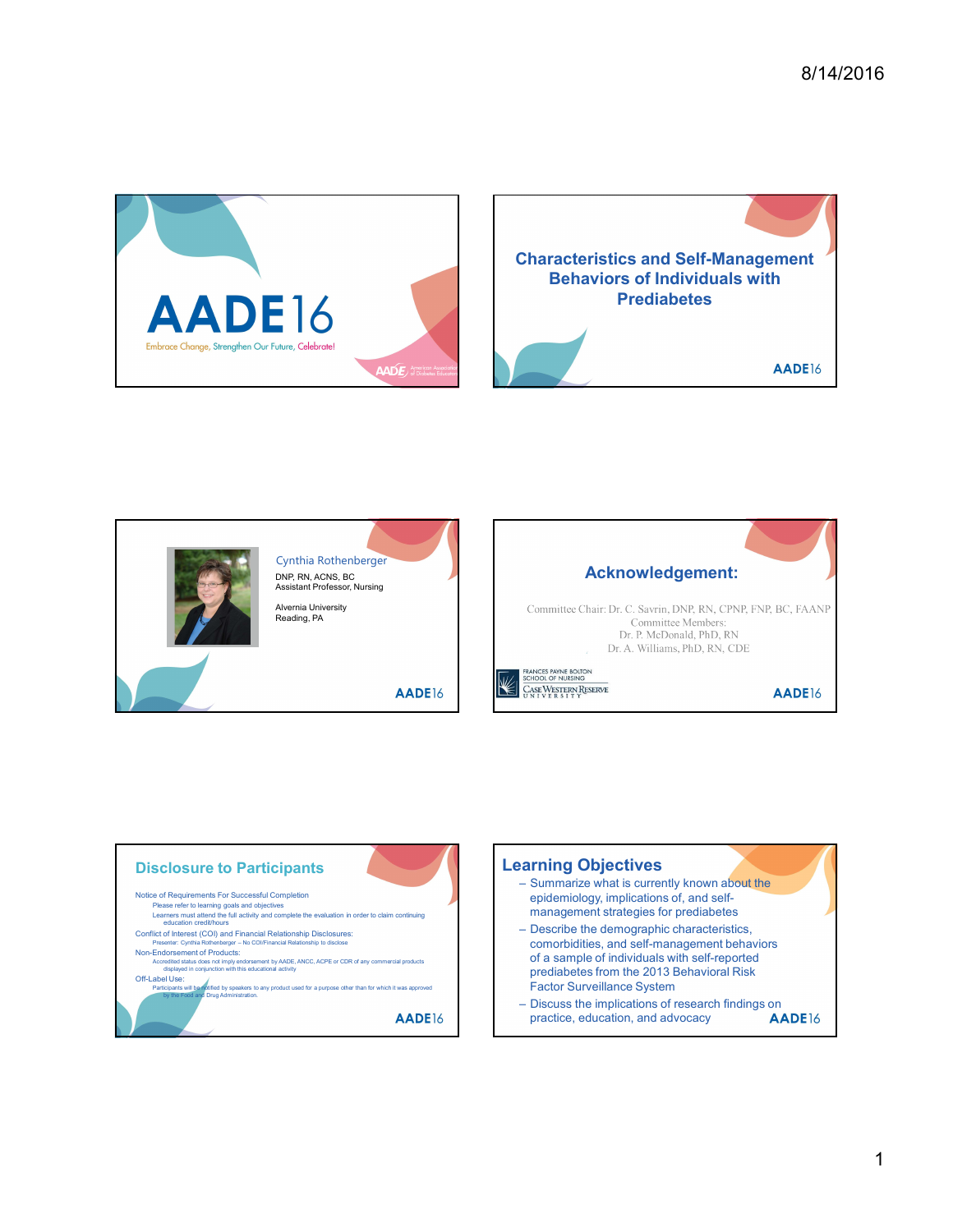

|           | <b>Prevalence of Prediabetes</b><br>in the United States                   |                                 |
|-----------|----------------------------------------------------------------------------|---------------------------------|
| Year      | <b>Source</b>                                                              | <b>Estimated Prevalence</b>     |
| 2005-2006 | <b>National Health and Nutrition</b><br><b>Examination Survey (NHANES)</b> | 29.6%<br>(Geiss et al, 2010)    |
| 2010      | <b>Behavioral Risk Factor Surveillance</b><br><b>System (BRFSS)</b>        | 4.4-10.2%<br>(CDC, 2012)        |
| 2009-2011 | <b>NHANES</b>                                                              | 36.2%<br>(Bullard et al., 2013) |
| 2010-2012 | <b>Centers for Disease Control and</b><br><b>Prevention (CDC)</b>          | 37%<br>(CDC, 2014)              |

### Purpose

- New York and Pennsylvania who self-report a diagnosis of prediabetes
- these states who self-report a diagnosis of prediabetes
- $\frac{(CDC, 2014)}{D}$  in these states with self-reported prediabetes  $\frac{1}{2}$ engagement in self-management activities of individuals

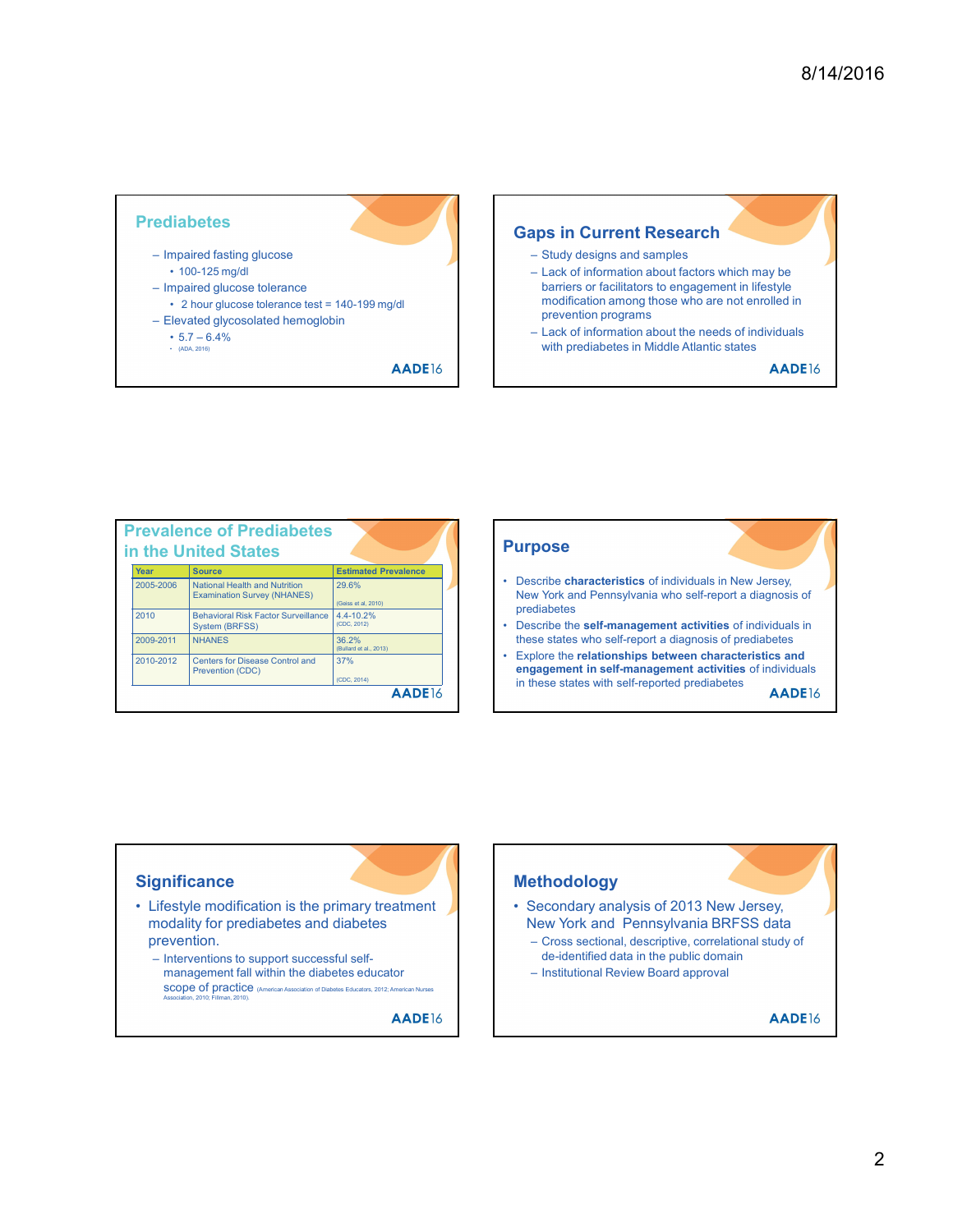|                                                              | <b>Characteristics of Samp</b>      |                 |
|--------------------------------------------------------------|-------------------------------------|-----------------|
| <b>Inclusion &amp; Exclusion Criteria</b>                    |                                     | $\overline{ }$  |
|                                                              | Age: 45-64                          | 22              |
|                                                              |                                     | 24              |
| • Respondents in the 2013 BRFSS                              | Age: $\geq 65$                      |                 |
| - Adult residents of New Jersey, New York or<br>Pennsylvania | Sex: Female                         | 30              |
| - Inclusion criteria                                         | Race: White only, non-              | 35              |
| • Self-report a diagnosis of prediabetes or "borderline      | <b>Hispanic</b><br><b>Unmarried</b> | 30 <sub>i</sub> |

- Self-report a diagnosis of prediabetes or "borderline diabetes"
- 
- 

|                                                         | <b>Characteristics of Sample</b>    |            |              |
|---------------------------------------------------------|-------------------------------------|------------|--------------|
| <b>clusion &amp; Exclusion Criteria</b>                 |                                     | $n -$      | $\%$         |
| Respondents in the 2013 BRFSS                           | Age: 45-64<br>Age: $\geq 65$        | 228<br>243 | 42.1<br>44.9 |
| - Adult residents of New Jersey, New York or            | Sex: Female                         | 306        | 56.6         |
| Pennsylvania<br>- Inclusion criteria                    | Race: White only, non-              | 350        | 73.2         |
| • Self-report a diagnosis of prediabetes or "borderline | <b>Hispanic</b><br><b>Unmarried</b> | 302        | 56.1%        |
| diabetes"                                               | Annual Household Income:            | 237        | 53.9%        |
| - Exclusion criteria                                    | $<$ \$35,000                        |            |              |
| • Self-report of current pregnancy<br>AADE16            |                                     |            | AADE16       |



| <b>Exclusion Criteria</b><br>$\frac{9}{6}$<br>n<br>Age: 45-64<br>228<br>42.1<br>s in the 2013 BRFSS<br>44.9<br>243<br>Age: $\geq 65$<br>nts of New Jersey, New York or<br>Sex: Female<br>306<br>56.6<br>Race: White only, non-<br>350<br>73.2<br><b>Hispanic</b><br>t a diagnosis of prediabetes or "borderline<br>302<br><b>Unmarried</b><br>56.1%<br>237<br>53.9%<br>Annual Household Income:<br>$ $ < \$35,000<br>AADE16<br>AADE16<br><b>Characteristics of Sample</b><br><b>Body Mass Index</b><br>$\frac{9}{6}$<br>n<br>Underweight $(≥ 12, < 18.5)$<br>5 <sup>5</sup><br>$\vert$ 1<br>Normal (≥ 18.5, < 25)<br>100<br>19.7<br>Overweight $(225, 530)$<br>37.8<br>192<br>Obese $(2 30)$<br>211<br>41.5<br>I: Pearson's Chi Square Analysis<br>AADE16<br>AADE16 |                                              |  | <b>Characteristics of Sample</b> |   |               |
|---------------------------------------------------------------------------------------------------------------------------------------------------------------------------------------------------------------------------------------------------------------------------------------------------------------------------------------------------------------------------------------------------------------------------------------------------------------------------------------------------------------------------------------------------------------------------------------------------------------------------------------------------------------------------------------------------------------------------------------------------------------------|----------------------------------------------|--|----------------------------------|---|---------------|
|                                                                                                                                                                                                                                                                                                                                                                                                                                                                                                                                                                                                                                                                                                                                                                     |                                              |  |                                  |   |               |
|                                                                                                                                                                                                                                                                                                                                                                                                                                                                                                                                                                                                                                                                                                                                                                     |                                              |  |                                  |   |               |
|                                                                                                                                                                                                                                                                                                                                                                                                                                                                                                                                                                                                                                                                                                                                                                     |                                              |  |                                  |   |               |
|                                                                                                                                                                                                                                                                                                                                                                                                                                                                                                                                                                                                                                                                                                                                                                     |                                              |  |                                  |   |               |
|                                                                                                                                                                                                                                                                                                                                                                                                                                                                                                                                                                                                                                                                                                                                                                     | ia<br>teria                                  |  |                                  |   |               |
|                                                                                                                                                                                                                                                                                                                                                                                                                                                                                                                                                                                                                                                                                                                                                                     |                                              |  |                                  |   |               |
|                                                                                                                                                                                                                                                                                                                                                                                                                                                                                                                                                                                                                                                                                                                                                                     |                                              |  |                                  |   |               |
|                                                                                                                                                                                                                                                                                                                                                                                                                                                                                                                                                                                                                                                                                                                                                                     | iteria                                       |  |                                  |   |               |
|                                                                                                                                                                                                                                                                                                                                                                                                                                                                                                                                                                                                                                                                                                                                                                     | t of current pregnancy                       |  |                                  |   |               |
|                                                                                                                                                                                                                                                                                                                                                                                                                                                                                                                                                                                                                                                                                                                                                                     | <b>nalysis</b><br>sis<br>٦g                  |  |                                  |   |               |
|                                                                                                                                                                                                                                                                                                                                                                                                                                                                                                                                                                                                                                                                                                                                                                     |                                              |  |                                  |   |               |
|                                                                                                                                                                                                                                                                                                                                                                                                                                                                                                                                                                                                                                                                                                                                                                     |                                              |  | <b>Characteristics of Sample</b> | n | $\frac{9}{6}$ |
| <b>State</b><br>440<br>81.3                                                                                                                                                                                                                                                                                                                                                                                                                                                                                                                                                                                                                                                                                                                                         |                                              |  |                                  |   |               |
| Non-smoker<br>New York Pennsylvania<br>Total<br><b>Elevated Cholesterol</b>                                                                                                                                                                                                                                                                                                                                                                                                                                                                                                                                                                                                                                                                                         |                                              |  |                                  |   |               |
| 57.7<br>300<br>11,429<br>8,979                                                                                                                                                                                                                                                                                                                                                                                                                                                                                                                                                                                                                                                                                                                                      | a: Pairwise deletion<br>New Jersey<br>13,386 |  |                                  |   |               |
| 33,794<br>Hypertension<br>323<br>59.7<br>167<br>541<br>131                                                                                                                                                                                                                                                                                                                                                                                                                                                                                                                                                                                                                                                                                                          | 243                                          |  |                                  |   |               |
| No Angina/Coronary Heart<br>479<br>88.5<br>1.5%<br>1.5%<br>1.6%<br><b>Disease</b>                                                                                                                                                                                                                                                                                                                                                                                                                                                                                                                                                                                                                                                                                   | 1.8%                                         |  |                                  |   |               |

| <b>Results</b>                           |            |                 |              |                    | <b>Characteristics</b>      |
|------------------------------------------|------------|-----------------|--------------|--------------------|-----------------------------|
|                                          |            | <b>State</b>    |              |                    | Non-smoker                  |
| <b>2013 BRFSS</b><br><b>Participants</b> | New Jersey | <b>New York</b> | Pennsylvania | <b>Total</b>       | <b>Elevated Cholesterol</b> |
| <b>Total Participants</b>                | 13.386     | 8.979           | 11.429       | 33.794             | Hypertension                |
| Met inclusion<br>criteria                | 243        | 131             | 167          | 541                | No Angina/Coronary He       |
| % Met inclusion<br>criteria              | 1.8%       | 1.5%            | 1.5%         | 1.6%               | <b>Disease</b>              |
|                                          |            |                 |              | AADE <sub>16</sub> |                             |

| <b>Statistical Analysis</b>                    |                   |                 |              |        |                | <b>Characteristics of Sample</b> |                |                |  |
|------------------------------------------------|-------------------|-----------------|--------------|--------|----------------|----------------------------------|----------------|----------------|--|
| • Power Analysis                               |                   |                 |              |        |                | <b>Body Mass Index</b>           | n              | $\frac{9}{6}$  |  |
| • Data Cleaning                                |                   |                 |              |        |                |                                  |                |                |  |
|                                                |                   |                 |              |        |                | Underweight $(≥ 12, < 18.5)$     | 5 <sup>5</sup> | $\overline{1}$ |  |
| - Missing data: Pairwise deletion              |                   |                 |              |        |                | Normal ( $\geq 18.5, \leq 25$ )  | 100            | 19.7           |  |
| • Descriptive                                  |                   |                 |              |        |                | Overweight $(225, 30)$           | 192            | 37.8           |  |
| • Correlational: Pearson's Chi Square Analysis |                   |                 |              |        |                | Obese $(230)$                    | 211            | 41.5           |  |
|                                                |                   |                 |              | AADE16 |                |                                  |                | AADE16         |  |
|                                                |                   |                 |              |        |                |                                  |                |                |  |
|                                                |                   |                 |              |        |                |                                  |                |                |  |
|                                                |                   |                 |              |        |                | <b>Characteristics of Sample</b> |                |                |  |
| <b>Results</b>                                 |                   |                 |              |        |                |                                  | n              | $\frac{9}{6}$  |  |
|                                                |                   | <b>State</b>    |              |        |                | Non-smoker                       | 440            | 81.3           |  |
| <b>2013 BRFSS</b>                              | <b>New Jersey</b> | <b>New York</b> | Pennsylvania | Total  |                | <b>Elevated Cholesterol</b>      | 300            | 57.7           |  |
| Participants<br><b>Total Participants</b>      | 13,386            | 8,979           | 11,429       | 33,794 |                |                                  |                |                |  |
| Met inclusion                                  | 243               | 131             | 167          | 541    |                | Hypertension                     | 323            | 59.7           |  |
| criteria<br>% Met inclusion<br>criteria        | 1.8%              | 1.5%            | 1.5%         | 1.6%   | <b>Disease</b> | No Angina/Coronary Heart         | 479            | 88.5           |  |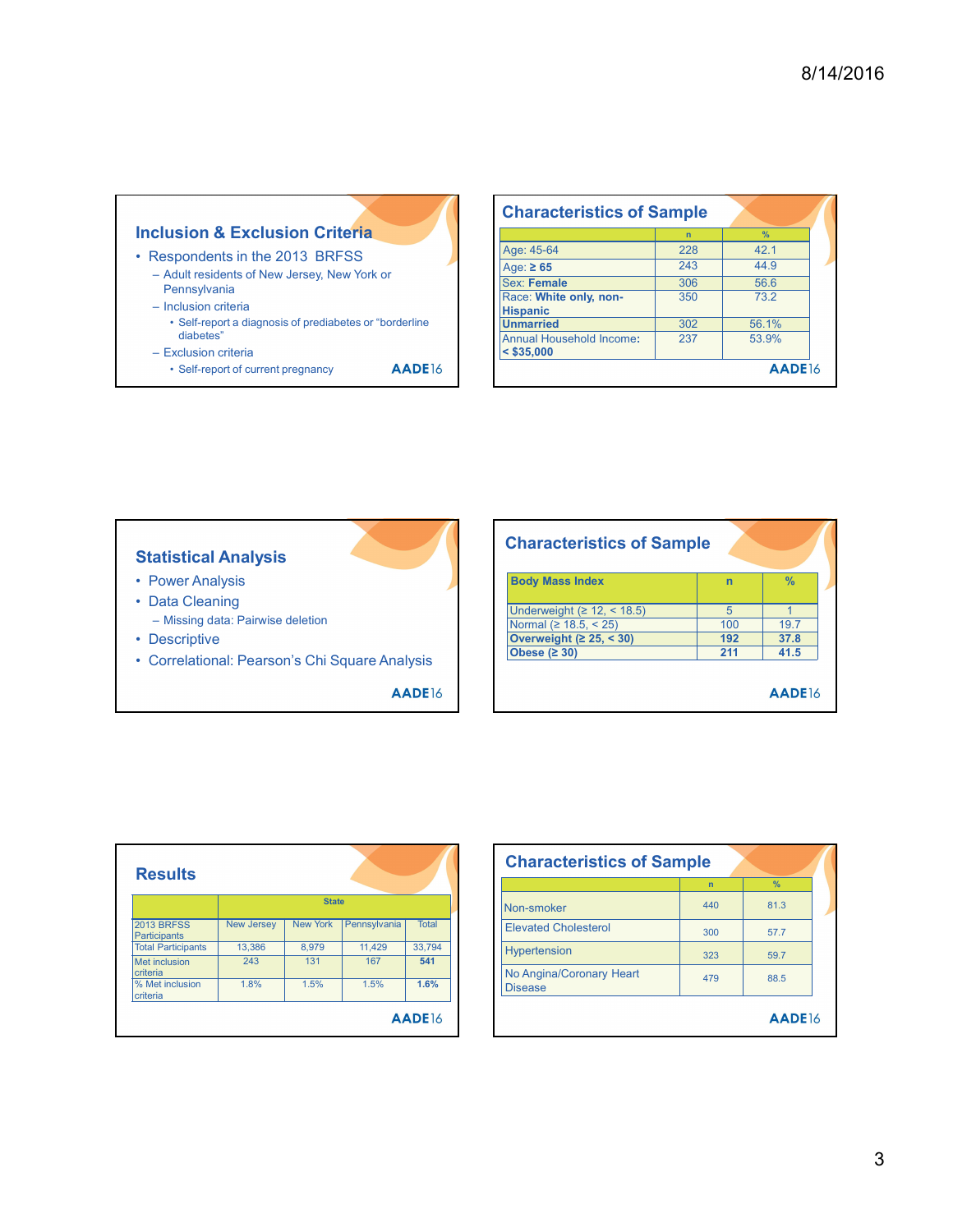|                              | $\overline{ }$ | $\frac{9}{6}$ |
|------------------------------|----------------|---------------|
| <b>Disability</b>            | 187            | 35.4          |
| <b>Health Insurance</b>      | 495            | 91.5          |
| <b>Primary Care Provider</b> | 497            | 92.4          |
|                              |                |               |

|                                                                                                                  |                        |                                       |                                                                                                                                                                      |                        |                                                                                                       |                                          | 8/14/2016                      |
|------------------------------------------------------------------------------------------------------------------|------------------------|---------------------------------------|----------------------------------------------------------------------------------------------------------------------------------------------------------------------|------------------------|-------------------------------------------------------------------------------------------------------|------------------------------------------|--------------------------------|
| <b>Characteristics of Sample</b><br><b>Disability</b><br><b>Health Insurance</b><br><b>Primary Care Provider</b> | n<br>187<br>495<br>497 | $\frac{9}{6}$<br>35.4<br>91.5<br>92.4 | <b>Fruit and Vegetable Intake</b><br><b>Independent Variable</b><br><b>Marital Status</b><br>Dark Green Vegetable<br>Intake<br>Engagement in At<br>Least 150 Minutes | n<br>492<br>486<br>444 | $X^2$<br>5.128<br>Phi -0.102, OR 1.75<br>91.759<br>Phi 0.435, OR 10.8<br>11.245<br>Phi -0.159, OR 1.1 | df<br>$\vert$ 1<br>$1 -$<br>$\mathbf{1}$ | p<br>0.024<br>< 0.001<br>0.001 |
|                                                                                                                  |                        | AADE16                                | <b>Aerobic Physical</b><br><b>Activity/Week</b>                                                                                                                      |                        |                                                                                                       |                                          | AADE16                         |

|                                                                                                                      | <b>Characteristics of Sample</b> |             |               |  | <b>Fruit and Vegetable Intake</b>                                                                                                                 |     |                            |
|----------------------------------------------------------------------------------------------------------------------|----------------------------------|-------------|---------------|--|---------------------------------------------------------------------------------------------------------------------------------------------------|-----|----------------------------|
|                                                                                                                      | $\overline{ }$                   |             | $\frac{9}{6}$ |  | <b>Independent Variable</b>                                                                                                                       | 'n  | $X^2$                      |
| <b>Disability</b>                                                                                                    | 187                              |             | 35.4          |  | <b>Marital Status</b>                                                                                                                             | 492 | 5.128                      |
| <b>Health Insurance</b>                                                                                              | 495                              |             | 91.5          |  | Dark Green Vegetable                                                                                                                              | 486 | Phi -0.102, OR 1<br>91.759 |
| <b>Primary Care Provider</b>                                                                                         | 497                              |             | 92.4          |  | <b>Intake</b>                                                                                                                                     |     | Phi 0.435, OR 1            |
|                                                                                                                      |                                  |             |               |  | <b>Engagement in At</b><br><b>Least 150 Minutes</b>                                                                                               | 444 | 11.245<br>Phi -0.159, OR   |
|                                                                                                                      |                                  |             |               |  | <b>Aerobic Physical</b><br><b>Activity/Week</b>                                                                                                   |     |                            |
|                                                                                                                      |                                  |             |               |  |                                                                                                                                                   |     |                            |
|                                                                                                                      |                                  |             |               |  |                                                                                                                                                   |     |                            |
|                                                                                                                      |                                  |             |               |  | <b>Discussion-Characteristic</b>                                                                                                                  |     |                            |
|                                                                                                                      |                                  | $\mathbf n$ | $\%$          |  |                                                                                                                                                   |     |                            |
|                                                                                                                      | $\geq 1$                         | 118         | 26.7          |  | • Prevalence of prediabetes (CDC, 2012, c)                                                                                                        |     |                            |
|                                                                                                                      | < 1                              | 324         | 73.3          |  | • Age (Cowie et al., 2009; Cowie et al., 2010; Hosler, 2009; New York State Department of Health, 2011)                                           |     |                            |
|                                                                                                                      | <b>Yes</b>                       | 78          | 15.8          |  | • Race/ethnicity (Comin, et al., 2009, Comin, et al., 2010, New York State Day                                                                    |     |                            |
| <b>Self-Management Behaviors</b><br>Dark green vegetable intake<br>Intake of at least 5<br>fruits/vegetables per day | <b>No</b>                        | 415         | 84.2          |  | • Comorbidities                                                                                                                                   |     |                            |
| <b>Engagement In At Least</b><br>150 Minutes/Week of                                                                 | <b>Yes</b><br><b>No</b>          | 206<br>238  | 46.4<br>56.6  |  | - Overweight & obesity (Geiss et al., 2012; New S. O., 2012)                                                                                      |     |                            |
| <b>Aerobic Physical Activity</b>                                                                                     |                                  |             |               |  | - Cardiovascular disease (Qui et al., 2015; Taylor, Spanoa, 1<br>- Disability (Chen et al., 2012; Katon, Reiber & Nelson, 2012; Lee et al., 2013) |     |                            |



| <b>Physical Activity</b>                                |                |                               |                |                |  |   |
|---------------------------------------------------------|----------------|-------------------------------|----------------|----------------|--|---|
| <b>Independent Variable</b>                             | $\overline{ }$ | $x^2$                         | df             | $\overline{D}$ |  | n |
| <b>Sex</b>                                              | 446            | 6.618<br>Phi 0.122.OR 1.64    |                | 0.01           |  |   |
| <b>Annual Household Income</b>                          | 377            | 5.183<br>Phi-0.117.OR 1.6     | 1              | 0.023          |  |   |
| <b>Current Smoking Status</b>                           | 446            | 7.781<br>Phi 0.132. OR 2.14   | 1              | 0.005          |  |   |
| <b>BMI: Overweight or obese</b>                         | 419            | 7.745<br>Cramer's $V = 0.136$ | $\overline{2}$ | 0.021          |  |   |
| <b>Health Insurance</b>                                 | 445            | 3.901<br>Phi 0.094, OR 2.071  | $\mathbf{1}$   | 0.045          |  |   |
| Use of an Assistive Device                              | 445            | 6.772<br>Phi 0.123, OR 2.02   | 1              | 0.009          |  |   |
| Dark Green Vegetable Intake                             | 442            | 15.52<br>Phi-0.187, OR 2.33   | $\mathbf{1}$   | ${}_{0.001}$   |  |   |
| Intake of At Least 5<br><b>Fruit/Vegetables Per Day</b> | 444            | 11.245<br>Phi-0.159, OR 1.1   | 1              | 0.001          |  |   |

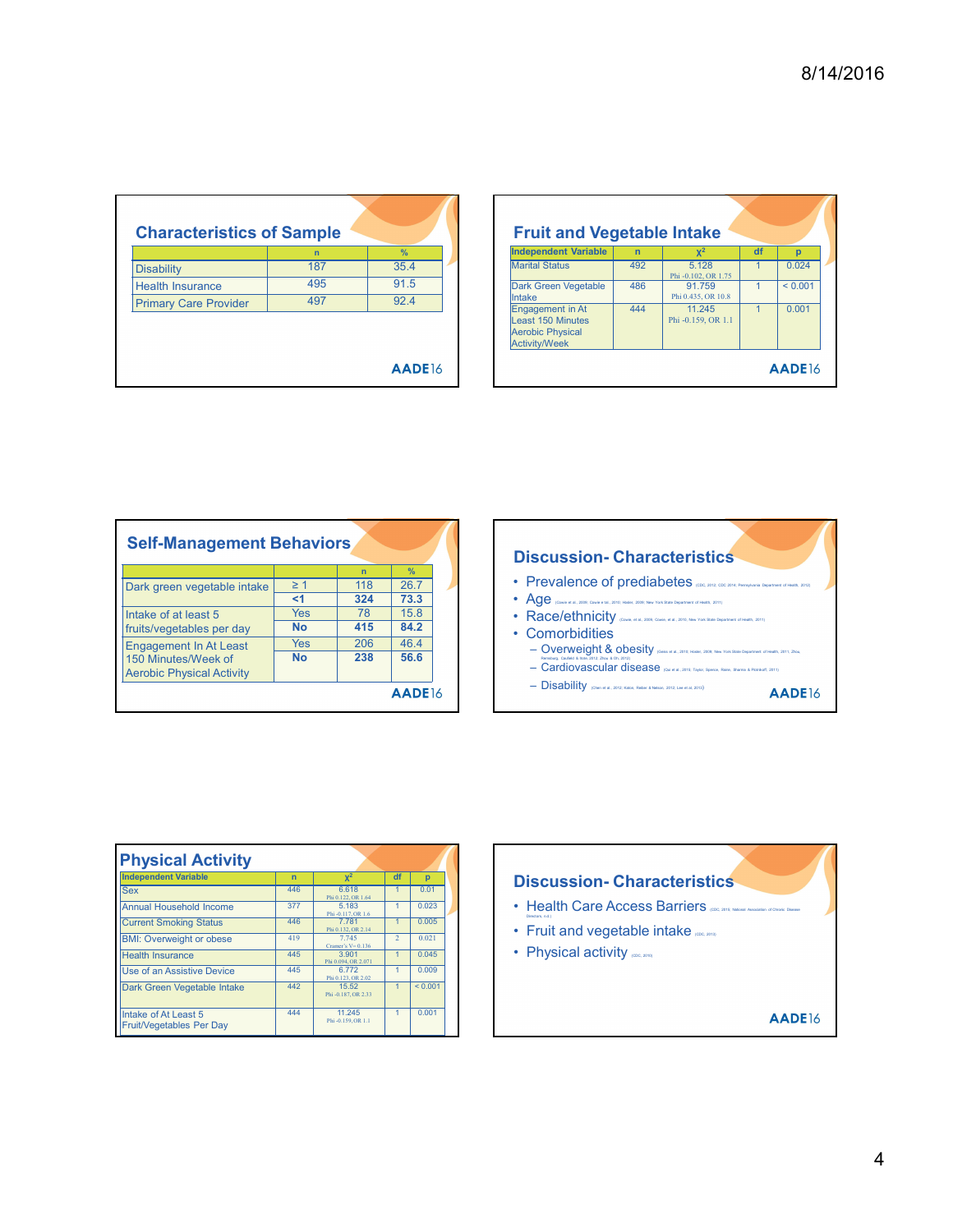## Discussion – Physical Activity<br>
Sex: Female<br>
• Risk assessment and screening<br>
• Health insurance<br>
• Risk assessment and screening<br>
• Nutrition<br>
• Current smoker<br>
• Current smoker<br>
• Current smoker<br>
• Current smoker<br>
• Curr **SCUSSION - Physical Activity**<br>
• Sex: Female<br>
• Income: < \$35,000<br>
• Health care access barriers: No health insurance<br>
• Current smoker<br>
• Current smoker<br>
• Current smoker<br>
• First and vegetable intake < 5 servings per da **SCUSSION - Physical Activity**<br>
• Sex: Female<br>
• Income: < \$35,000<br>
• Health care access barriers: No health insurance<br>
• Current smoke that all the state of some frame and set of the content smoke of the content smoke of **SCUSSION – Physical Activity**<br>• Sex: Female<br>• Health care access barriers: No health insurance<br>• Health care access barriers: No health insurance<br>• Current smooth and some stress and some stress and some stress and some **SCUSSION - Physical Activity**<br>
Coverage (Taylor, Spence, Raine, Sharma Properties, Ro health insurance<br>
Coverage (Taylor, Spence, Raine, Raine, Raine, Raine, Raine, Raine, Raine, Raine, Raine, Raine, Raine, Raine, Raine, **SCUSSION - Physical Activity**<br>
• Sex: Female<br>
• Income: < \$35,000<br>
• Neith care access barriers: No health insurance<br>
• Current smoker<br>
• Current smoker<br>
• Current smoker<br>
• Fruit and vegetable intate < 5 serving  $P$  or **SCUSSION - Physical Activity**<br>
• Sex: Female<br>
• Health care access barriers: No health insurance<br>
• Health care access barriers: No health insurance<br>
• Curent smoke intake  $\epsilon$  5 servings per day<br>
• BMI: Overweight or ob

- 
- 
- 
- 
- 
- 
- 
- LUSSION Physical Activity<br>
Parameter < \$35,000<br>
come: < \$35,000<br>
order access barriers: No health insurance<br>
werenge exect because and serving per day<br>
Werenge exect be access to the serving per day<br>
∴ Management of com

## Implications for Practice 8/14/2016<br> **example:**<br>
• Risk assessment and screening<br>
• Nutrition<br>
• Physical activity<br>
• Management of comorbidities 8/14/2016<br>
• Risk assessment and screening<br>
• Nutrition<br>
• Physical activity<br>
• Management of comorbidities<br>
• AADE16 8/14/2016<br>
• Risk assessment and screening<br>
• Nutrition<br>
• Physical activity<br>
• Management of comorbidities<br> **AADE**16 8/14/2016<br>
• Risk assessment and screening<br>
• Nutrition<br>
• Physical activity<br>
• Management of comorbidities<br> **AADE16**

- 
- 
- 
- 

# **Discussion – Physical Activity**<br>
• Sex: Female<br>
• Income < \$35,000<br>
• Health care access barriers: No health insurance<br>
• Mittilion<br>
• Current smoker<br>
• Maria actess barriers: No health insurance<br>
• Maria activity<br>
• Cur **Discussion – Physical Activity**<br>
• Sex: Female<br>
• Income: < \$55,000<br>
• Health dare access barriers: No health insurance<br>
• Current smoker<br>
• Current smoker<br>
• Current smoker<br>
• Current smoker<br>
• Dark green vegetable inta **Discussion – Physical Activity**<br>
• Sex: Female<br>
• Income: < \$35,000<br>
• Health care access Barriers: No health insurance<br>
• Durity Coverage own sequences means activity<br>
• Current mode of concerned activity<br>
• Durity Cove

- 
- 
- 

# Discussion – Physical Activity<br>
Sex: Female<br>
• Hotellivate access barriers: No health insurance<br>
• Health care access barriers: No health insurance<br>
• During Recession – The Mathematical Section<br>
• Current smoker<br>
• BM: O Implications for Education **Implications for Practice**<br>• Risk assessment and screening<br>• Nutrition<br>• Management of comorbidities<br>• Management of comorbidities<br>• AADE16<br>• Universal Design<br>• Novel delivery approaches Implications for Practice<br>• Risk assessment and screening<br>• Nutrition<br>• Physical activity<br>• Management of comorbidities<br>• AADE16<br>• Universal Design<br>• Novel delivery approaches<br>• AADE16

- 
- 

### Discussion – Fruit/Vegetable Intake<br>
• Marial status: married or partnered<br>
• Driversal Design<br>
• Physical activity: ≥ 150 minutes per week<br>
• AADE16<br>
• AADE16<br>
• AADE16<br>
• Secondary analysis<br>
• Secondary analysis<br>
• Samp Implications for Education<br>
• Universal Design<br>
• Novel delivery approaches<br> **AADE16**<br> **AADE16**<br>
• Third party payer coverage for diabetes<br>
prevention services Discussion – Fruit/Vegetable Intake<br>
• Maria states: maried or partnered<br>
• Dark green vegetable intake ≥ 1 serving per day<br>
• Physical activity: ≥ 150 minutes per week<br>
• AADE16<br>
• AADE16<br>
• Secondary analysis<br>
• Secondar Limitations Implications for Advocacy prevention services**AADE16**